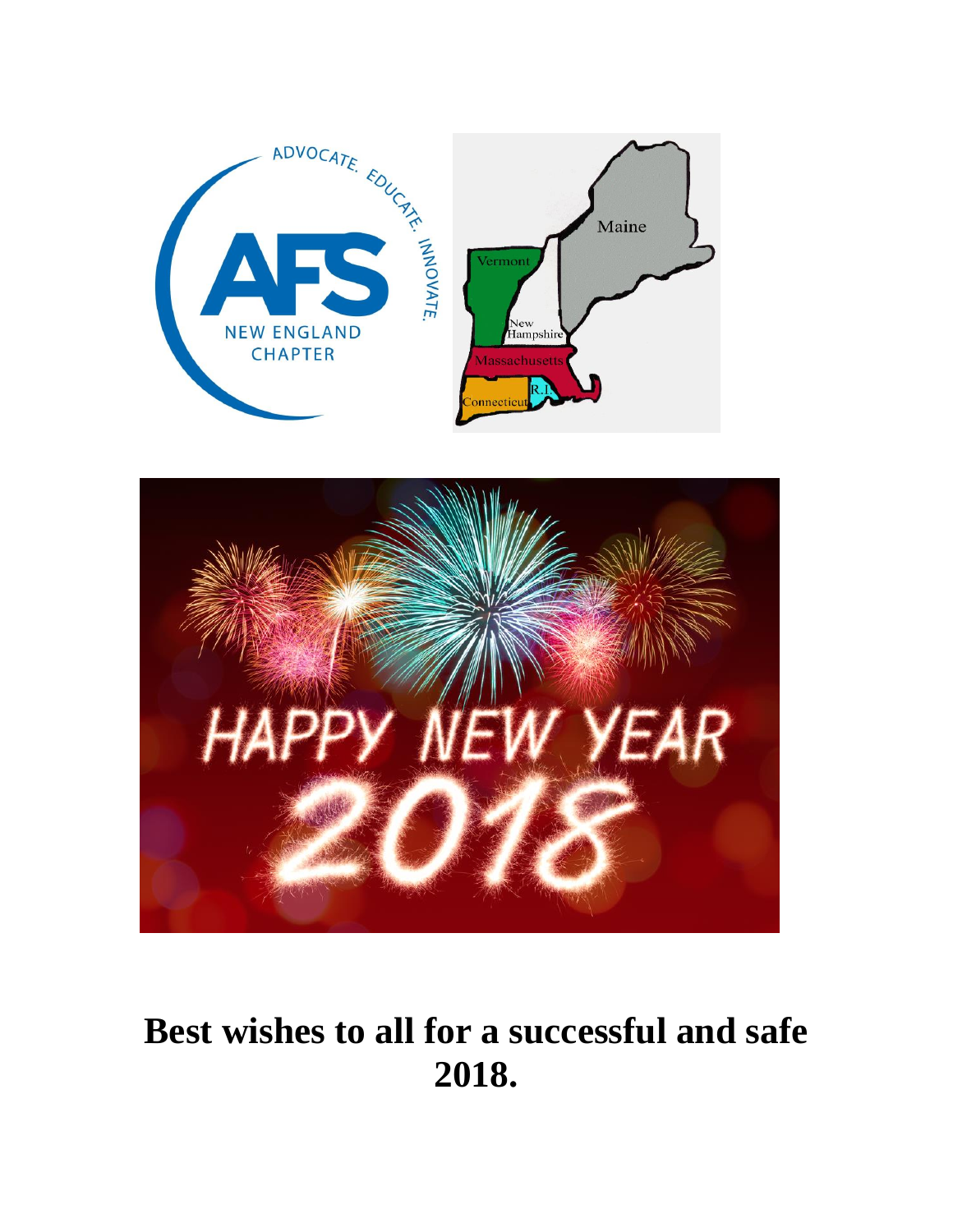**It seems that in a blink of the eye, 2017 was gone and 2018 arrived. I think that The Officers and Directors of our Chapter did a great job last year but the New Year gives us a chance to work on improving our support of our members and scheduling meetings and presentations that provide value, that are of interest and can potentially save money or reduce risk or losses for your businesses. So here goes our lineup:**

**On Tuesday March 20, 2018 the Chapter will be touring the FM Global Research Campus at West Gloucester RI.** The event will start in the morning and end with lunch, the participants will be treated to hurricanes, earthquakes, fires and a combustible dust explosion. If you are responsible for your building or business you want to see this. It is limited to 20 people and I'm one of them, so sign up as soon as possible. You don't want to miss this tour. This event is free of charge, but I need your reservation and contact information as soon as possible so you can be emailed directly by FM Global. If you plan on attending please let me know, contact me at [emarczyszak@burndy.com](mailto:emarczyszak@burndy.com) there are 18 remaining spots as I already have 2 attendees. Don't miss this if you can possibly attend.

April 3 -5, AFS Metalcasting Congress will be taking place in Ft. Worth, TX

Your chairman has been selected and will be awarded the AFS 2018 National Service Citation Award for several years of service and dedication to the AFS and the Foundry Industry.

A great honor that I will share with the men and women of our Chapter as it is because of all of you our chapter continues to not only exist but thrive. Thank you to all those who nominated and supported me for this honor, I am humbled. (Which doesn't happen very often.)

April 17 & 18 the Chapter is sponsoring the AFS/Cast Metals Institute Course on "Analysis of Casting Defects" this will take place in Warwick RI. If you aren't looking to reduce your scrap rate, you're leaving money on the table.

June 2018 Once again the Chapter will be holding its annual Golf Outing, Brian White of DW Clark will be running the show and I expect we will have another successful outing.

We are working on a couple of other events for the year and we will try and move them around to encourage greater participation, but there is one critical ingredient that is necessary to make these events a success, and that ingredient is **you**. Please take the time to schedule and attend a meeting or event, the time you spend at a meeting can pay in dividends such as: scrap reduction, safety improvements, increased sales, or exposure to new methods to keep you competitive in our industry. I'll be looking for you, **DON'T LET ME DOWN.**